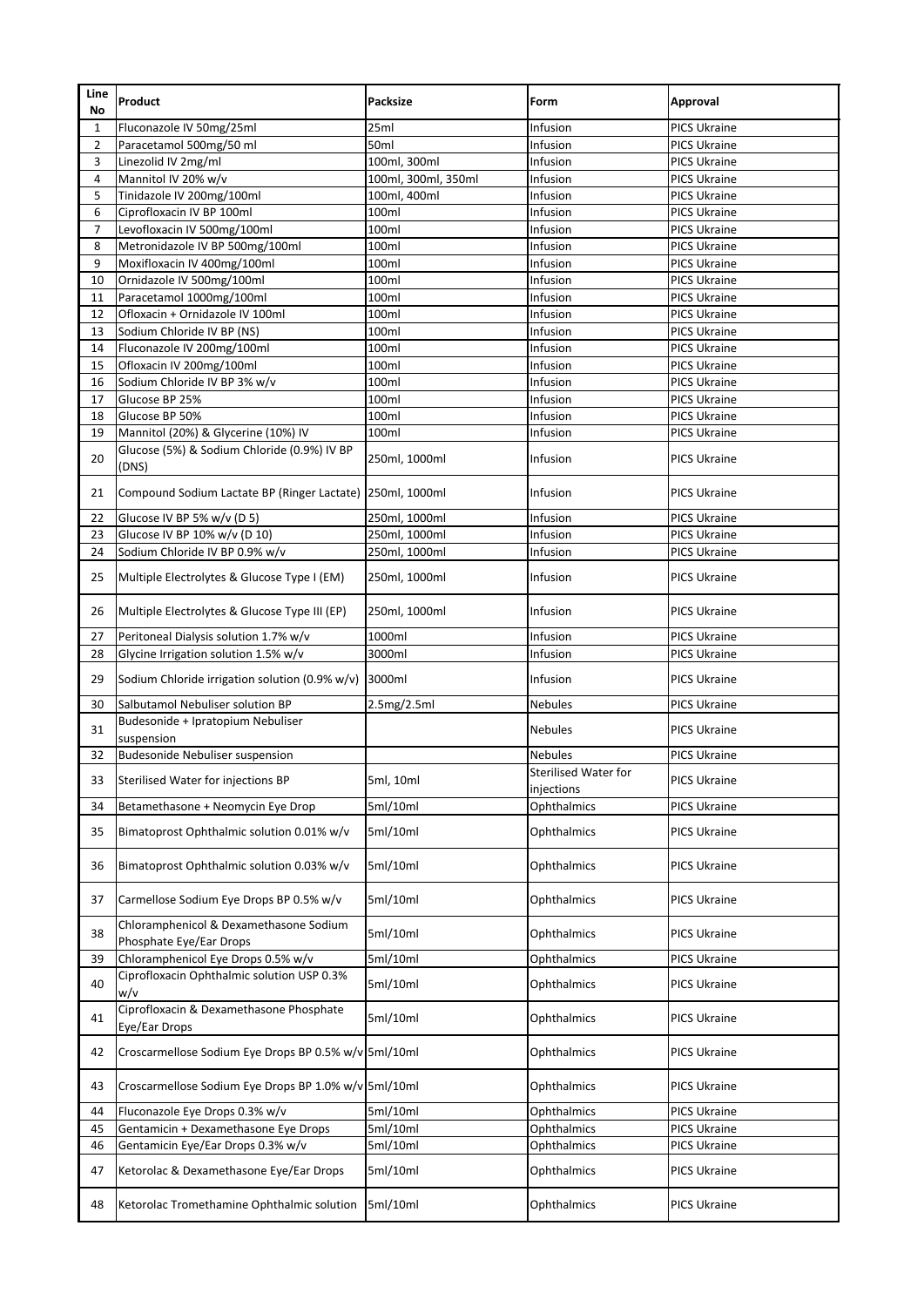| 49       | Levofloxacin Eye/Ear Drops 0.5% w/v                                     | 5ml/10ml             | Ophthalmics                | <b>PICS Ukraine</b>                        |
|----------|-------------------------------------------------------------------------|----------------------|----------------------------|--------------------------------------------|
|          | Moxifloxacin & Ketorolac Tromethamine                                   |                      |                            |                                            |
| 50       | Ophthalmic solution                                                     | 5ml/10ml             | Ophthalmics                | <b>PICS Ukraine</b>                        |
|          |                                                                         |                      |                            |                                            |
| 51       | Moxifloxacin + Dexamethasone Eye Drops                                  | 5ml/10ml             | Ophthalmics                | <b>PICS Ukraine</b>                        |
| 52       | Moxifloxacin Eye Drops 0.5% w/v                                         | 5ml/10ml             | Ophthalmics                | <b>PICS Ukraine</b>                        |
|          | Naphazoline HCl, Zinc Sulphate, Boric Acid,                             |                      |                            |                                            |
| 53       | Sodium Chloride & c CPM                                                 | 5ml/10ml             | Ophthalmics                | <b>PICS Ukraine</b>                        |
| 54       | Neomycin & Betamethasone Eye Drops                                      | 5ml/10ml             | Ophthalmics                | <b>PICS Ukraine</b>                        |
|          |                                                                         |                      |                            |                                            |
| 55       | Neomycin & Dexamethasone Eye/Ear Drops                                  | 5ml/10ml             | Ophthalmics                | <b>PICS Ukraine</b>                        |
|          |                                                                         |                      |                            |                                            |
| 56<br>57 | Norfloxacin Eye/Ear Drops 0.3% w/v                                      | 5ml/10ml<br>5ml/10ml | Ophthalmics<br>Ophthalmics | <b>PICS Ukraine</b><br><b>PICS Ukraine</b> |
| 58       | Ofloxacin + Dexamethasone Eye Drops<br>Ofloxacin Eye/Ear Drops 0.3% w/v |                      |                            |                                            |
|          |                                                                         | 5ml/10ml             | Ophthalmics                | <b>PICS Ukraine</b>                        |
| 59       | Prednisolone Acetate Ophthalmic suspension                              | 5ml/10ml             | Ophthalmics                | <b>PICS Ukraine</b>                        |
|          | <b>USP</b>                                                              |                      |                            |                                            |
| 60       | Sodium Chloride Ophthalmic solution USP                                 | 5ml/10ml             | Ophthalmics                | <b>PICS Ukraine</b>                        |
|          |                                                                         |                      |                            |                                            |
| 61       | Tobramycin & Dexamethasone Eye/Ear Drops                                | 5ml/10ml             | Ophthalmics                | <b>PICS Ukraine</b>                        |
|          |                                                                         |                      |                            |                                            |
| 62       | Tobramycin Ophthalmic solution 0.3% w/v                                 | 5ml/10ml             | Ophthalmics                | <b>PICS Ukraine</b>                        |
|          |                                                                         |                      |                            |                                            |
| 63       | Timolol Ophthalmic solution 0.5% w/v                                    | 5ml/10ml             | Ophthalmics                | PICS Ukraine                               |
| 64       | Xylometazoline Nasal Drops 0.05% w/v                                    | 5ml/10ml             | Ophthalmics                | <b>PICS Ukraine</b>                        |
| 65       | Latanoprost Eye Drops 0.005% w/v                                        | 5ml/10ml             | Ophthalmics                | <b>PICS Ukraine</b>                        |
| 66       | D-panthenol & Sodium Hyaluronate                                        | 5ml/10ml             | Ophthalmics                | <b>PICS Ukraine</b>                        |
|          | Ophthalmic solution                                                     |                      |                            |                                            |
| 67       | Brimonidine Tartrate Eye Drops 0.1% w/v                                 | 5ml/10ml             | Ophthalmics                | PICS Ukraine                               |
| 68       | Bimatoprost plus Timolol Maleate Ophthalmic                             | 5ml/10ml             | Ophthalmics                | <b>PICS Ukraine</b>                        |
|          | solution                                                                |                      |                            |                                            |
| 69       | Brinzolamide Ophthalmic suspension 1.0% w/v Sml/10ml                    |                      | Ophthalmics                | PICS Ukraine                               |
|          |                                                                         |                      |                            |                                            |
| 70       | Dufluprednate Ophthalmic emulsion 0.05%                                 | 5ml/10ml             | Ophthalmics                | <b>PICS Ukraine</b>                        |
|          | w/v                                                                     |                      |                            |                                            |
| 71       | Loteprednol Etabonate Ophthalmic gel 0.5%                               | 5ml/10ml             | Ophthalmics                | <b>PICS Ukraine</b>                        |
|          | w/v                                                                     |                      |                            |                                            |
| 72       | Omeprazole for inj 40mg with SWFI 10ml                                  | 10ml vial            | Proton Pump Inhibitors     | <b>Hungarian GMP</b>                       |
|          |                                                                         |                      |                            |                                            |
| 73       | Esomeprazole Sodium powder for inj 40mg                                 | 10ml vial            | Proton Pump Inhibitors     | <b>Hungarian GMP</b>                       |
|          | with NaCl 5ml                                                           |                      |                            |                                            |
| 74       | Pantoprazole for inj 40mg with NaCl 10ml                                | 10ml vial            | Proton Pump Inhibitors     | <b>Hungarian GMP</b>                       |
|          |                                                                         |                      |                            |                                            |
| 75       | Rabeprazole Sodium for inj 20mg with SWFI                               | 10ml vial            | Proton Pump Inhibitor      | <b>Hungarian GMP</b>                       |
|          | 5ml                                                                     |                      |                            |                                            |
| 76       | Famotidine for inj 20mg                                                 | 5ml vial             | Injection                  | <b>Hungarian GMP</b>                       |
| 77       | Vancomycin Hydrochloride for inj USP 500mg                              | 10ml vial            | Injection                  | <b>Hungarian GMP</b>                       |
|          |                                                                         |                      |                            |                                            |
| 78       | Teicoplanin for inj 200mg with SWFI 5ml                                 | 10ml vial            | Injection                  | <b>Hungarian GMP</b>                       |
| 79       | Teicoplanin for inj 400mg with SWFI 5ml                                 | 10ml vial            | Injection                  | <b>Hungarian GMP</b>                       |
| 80       | Tigecycline for inj USP 50mg                                            | 5ml vial             | Injection                  | <b>Hungarian GMP</b>                       |
| 81       | Colistimethate Sodium for inj BP 1 MIU / 2                              | 10ml vial            | Injection                  | <b>Hungarian GMP</b>                       |
|          | MIU / 3 MIU                                                             |                      |                            |                                            |
| 82       | Azithromycin for inj 500mg with WFI 5ml                                 | 10ml vial            | Injection                  | Hungarian GMP                              |
| 83       | Clarithromycin for infusion BP 500mg                                    | 20ml vial            | Injection                  | <b>Hungarian GMP</b>                       |
| 84       | Daptomycin inj 350mg / 500mg                                            | 10ml vial            | Injection                  | Hungarian GMP                              |
| 85       | Doxycycline for inj USP 100mg                                           | 10ml vial            | Injection                  | <b>Hungarian GMP</b>                       |
| 86       | Polymyxin B for inj USP 500,000 units                                   | 5ml vial             | Injection                  | Hungarian GMP                              |
| 87       | Amphotericin B for inj USP 50mg                                         | 10ml vial            | Injection                  | Hungarian GMP                              |
| 88       | Caspofungin Acetate for inj 50mg / 70mg                                 | 10ml vial            | Injection                  | Hungarian GMP                              |
| 89       | Voriconazole for inj 100mg                                              |                      | Injection                  | Hungarian GMP                              |
| 90       | Anidulafungin for inj 50mg / 100mg                                      | 30ml vial            | Injection                  | Hungarian GMP                              |
| 91       | Micafungin Sodium for inj 50mg                                          | 10ml vial            | Injection                  | <b>Hungarian GMP</b>                       |
| 92       | Debutamine for inj USP 250mg                                            | 20ml vial            | Injection                  | Hungarian GMP                              |
| 93       | Levosimendan inj 12.5mg                                                 | 20ml vial            | Injection                  | Hungarian GMP                              |
| 94       | Lornoxicam for inj 8mg with SWFI 2ml                                    | 4ml vial             | Injection                  | <b>Hungarian GMP</b>                       |
| 95       | Vecuronium Bromide for inj 4mg / 10mg                                   | 2ml / 10ml vial      | Injection                  | <b>Hungarian GMP</b>                       |
| 96       | Cetrorelix Acetate for inj 0.25mg / 3mg                                 | 2ml vial             | Injection                  | <b>Hungarian GMP</b>                       |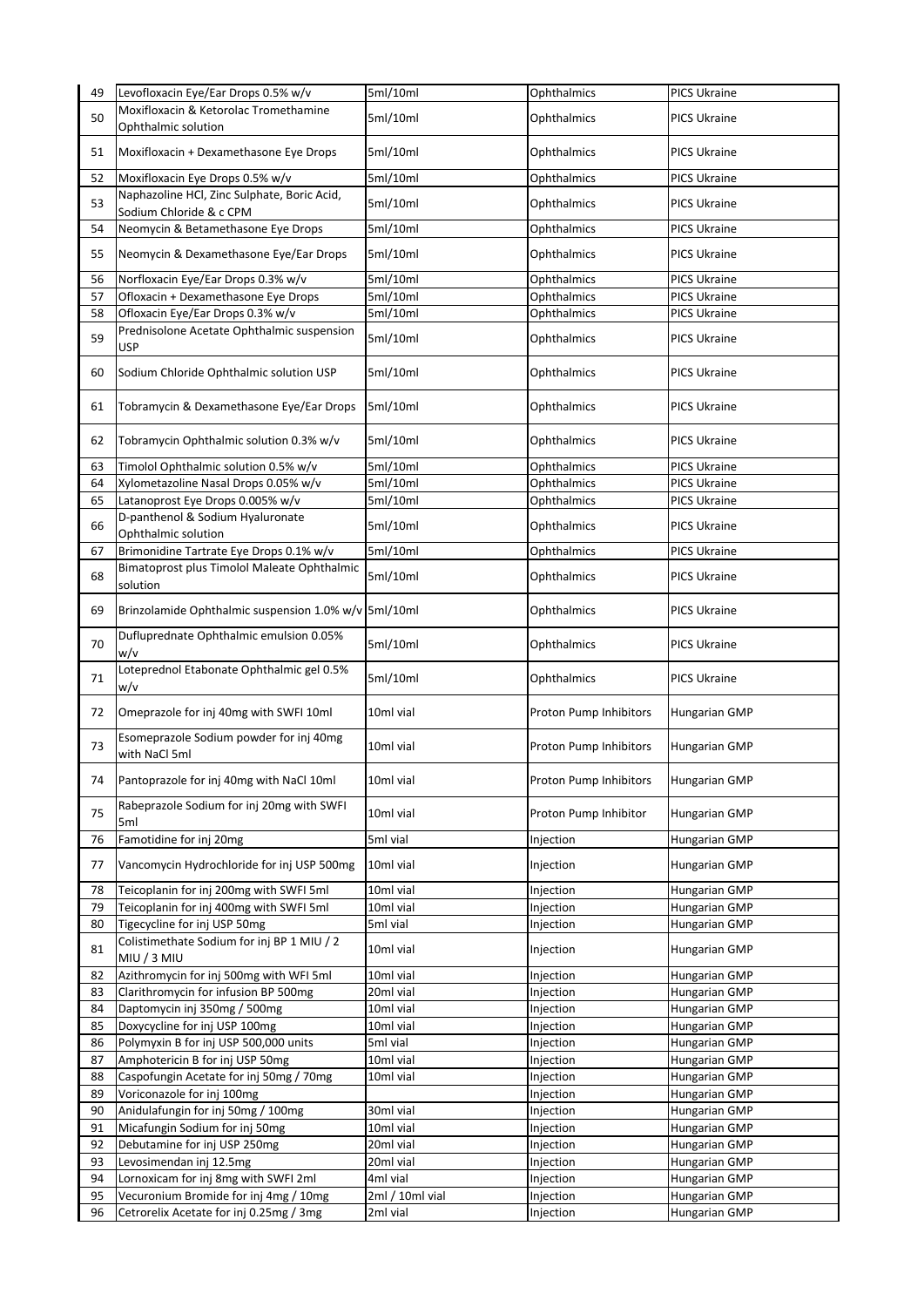|            | Rabeprazole injection                                   |                                      | <b>Lyophilized Products</b>                                | Ready for EU / MCC GMP                                            |
|------------|---------------------------------------------------------|--------------------------------------|------------------------------------------------------------|-------------------------------------------------------------------|
| 98         | Omeprazole injection                                    |                                      | Lyophilized Products                                       | Ready for EU / MCC GMP                                            |
| 99         | Pantoprazole injection                                  |                                      | Lyophilized Products                                       | Ready for EU / MCC GMP                                            |
| 100        | Esomeprazole injection                                  |                                      | Lyophilized Products                                       | Ready for EU / MCC GMP                                            |
| 101        | Ketoprofen injection                                    |                                      | <b>Lyophilized Products</b>                                | Ready for EU / MCC GMP                                            |
| 102        | Clarithromycin injection                                |                                      | Lyophilized Products                                       | Ready for EU / MCC GMP                                            |
| 103        | Erythromycin injection                                  |                                      | <b>Lyophilized Products</b>                                | Ready for EU / MCC GMP                                            |
| 104        | Vancomycin injection                                    |                                      | <b>Lyophilized Products</b>                                | Ready for EU / MCC GMP                                            |
| 105        | Vecuronium Bromide injection                            |                                      | <b>Lyophilized Products</b>                                | Ready for EU / MCC GMP                                            |
| 106        | Azithromycin injection                                  |                                      | Lyophilized Products                                       | Ready for EU / MCC GMP                                            |
| 107        | Acyclovir injection                                     |                                      | Lyophilized Products                                       | Ready for EU / MCC GMP                                            |
| 108        | Amphotericin injection                                  |                                      | Lyophilized Products                                       | Ready for EU / MCC GMP                                            |
| 109        | Voriconazole injection                                  |                                      | <b>Lyophilized Products</b>                                | Ready for EU / MCC GMP                                            |
| 110        | Deferoxamine injection                                  |                                      | <b>Lyophilized Products</b>                                | Ready for EU / MCC GMP                                            |
| 111        | Zoledronic Acid injection                               |                                      | <b>Lyophilized Products</b>                                | Ready for EU / MCC GMP                                            |
| 112        | Thiopental injection                                    |                                      | Lyophilized Products                                       | Ready for EU / MCC GMP                                            |
| 113<br>114 | Artesunate injection<br>Rifampicin injection            |                                      | Lyophilized Products<br>Lyophilized Products               | Ready for EU / MCC GMP<br>Ready for EU / MCC GMP                  |
| 115        | Caspofungin injection                                   |                                      | <b>Lyophilized Products</b>                                | Ready for EU / MCC GMP                                            |
| 116        | Colisthimethate injection                               |                                      | <b>Lyophilized Products</b>                                | Ready for EU / MCC GMP                                            |
|            |                                                         |                                      |                                                            |                                                                   |
| 117<br>118 | Liposomal Amphotericin injection<br><b>MVI</b> infusion |                                      | <b>Lyophilized Products</b><br><b>Lyophilized Products</b> | Ready for EU / MCC GMP<br>Ready for EU / MCC GMP                  |
| 119        | Multivitamin Pediatric injection                        |                                      | Lyophilized Products                                       | Ready for EU / MCC GMP                                            |
| 120        | Capromycin injection                                    |                                      | <b>Lyophilized Products</b>                                | Ready for EU / MCC GMP                                            |
|            | Lignocaine injection & other anaesthetics               |                                      |                                                            |                                                                   |
| 121        | injectable                                              |                                      | Injection                                                  | Ready for EU / MCC GMP                                            |
| 122        | Propofol injection suspension                           |                                      | Injection                                                  | Ready for EU / MCC GMP                                            |
| 123        | Salviamolic Acid injection lyophilized                  |                                      | Injection                                                  | Ready for EU / MCC GMP                                            |
| 124        | Alpha Chymotrypsin inj 5000 IU                          |                                      | Injection                                                  | Ready for EU / MCC GMP                                            |
| 125        | Water for injection liquid ampoules                     |                                      | Injection                                                  | Ready for EU / MCC GMP                                            |
| 126        | Bacteriostatic Water for injection liquid<br>ampoules   |                                      | Injection                                                  | Ready for EU / MCC GMP                                            |
| 127        | Ondansetron injection liquid ampoules                   |                                      | Injection                                                  | Ready for EU / MCC GMP                                            |
| 128        | Paracetamol injection liquid ampoules                   |                                      | Injection                                                  | Ready for EU / MCC GMP                                            |
| 129        | Oxytocin injection (cold) liquid ampoules               |                                      | Injection                                                  | Ready for EU / MCC GMP                                            |
| 130        | Lignocaine injection 1% liquid vials                    |                                      | Injection                                                  | Ready for EU / MCC GMP                                            |
| 131        | Lignocaine injection 2% liquid vials                    |                                      | Injection                                                  | Ready for EU / MCC GMP                                            |
| 132        | Rocuronium Bromide injection (cold) liquid<br>vials     |                                      | Injection                                                  | Ready for EU / MCC GMP                                            |
| 133        | <b>Artificial Tears</b>                                 |                                      | <b>Ophthalmic Drops</b>                                    | Ready for EU / MCC GMP                                            |
| 134        | Dorzolamide                                             |                                      | <b>Ophthalmic Drops</b>                                    | Ready for EU / MCC GMP                                            |
| 135        | Dorzolamide Timolol                                     |                                      | <b>Ophthalmic Drops</b>                                    | Ready for EU / MCC GMP                                            |
| 136        | Brimonidine                                             |                                      | <b>Ophthalmic Drops</b>                                    | Ready for EU / MCC GMP                                            |
| 137        | <b>Brimonidine Timolol</b>                              |                                      | <b>Ophthalmic Drops</b>                                    | Ready for EU / MCC GMP                                            |
| 138        | Ciprofloxacin                                           |                                      | <b>Ophthalmic Drops</b>                                    | Ready for EU / MCC GMP                                            |
|            |                                                         |                                      |                                                            |                                                                   |
|            |                                                         |                                      |                                                            |                                                                   |
| 139        | Ciprofloxacin Dexamethasone                             |                                      | <b>Ophthalmic Drops</b>                                    | Ready for EU / MCC GMP                                            |
| 140<br>141 | Tobramycin                                              |                                      | <b>Ophthalmic Drops</b><br><b>Ophthalmic Drops</b>         |                                                                   |
| 142        | Tobramycin Dexamethasone<br>Tacrolimus                  |                                      | Capsule                                                    | US FDA                                                            |
| 143        | Cyclosporine                                            | 0.5mg, 1mg, 5mg<br>25mg, 50mg, 100mg | Capsule                                                    | US FDA                                                            |
| 144        |                                                         |                                      | Tablet                                                     | US FDA                                                            |
| 145        | Mycophenolate Mofetil<br>Mycophenolate Sodium           | 250mg, 500mg                         | Tablet                                                     | US FDA                                                            |
| 146        | Lanthanum Carbonate                                     | 180mg, 360mg<br>250mg, 500mg         | Capsule                                                    | US FDA                                                            |
| 147        | Alphacalcidol                                           | 0.25mcg, 1mcg                        | Capsule                                                    | US FDA                                                            |
| 148        | Valgancyclovir                                          | 450 <sub>mg</sub>                    | <b>Tablet</b>                                              | US FDA                                                            |
| 149        | <b>Tacrolimus Modified Release</b>                      |                                      | Capsule                                                    | US FDA                                                            |
| 150        | Sirolimus                                               | 0.5mg, 1mg, 5mg<br>0.5mg, 1mg, 2mg   | <b>Tablet</b>                                              | US FDA                                                            |
| 151        | Tacrolimus                                              | 0.3mg, 1mg                           | Ointment                                                   | US FDA                                                            |
| 152        | Metformin                                               |                                      | <b>Tablet</b>                                              | US FDA                                                            |
| 153        | Gliclazide                                              | 500mg, 1000mg                        | Tablet                                                     | US FDA                                                            |
| 154        | Gliclazide + Metformin                                  | 40mg, 80mg                           | <b>Tablet</b>                                              |                                                                   |
| 155        | Gliclazide Modified Release                             | 80mg + 500mg<br>30 <sub>mg</sub>     | Tablet                                                     | <b>US FDA</b><br><b>US FDA</b>                                    |
| 156        | Glimipride                                              | 1mg, 2mg                             | Tablet                                                     | US FDA                                                            |
| 157        | Glimipride + Metformin                                  | 1mg + 500mg, 2mg + 500mg             | Tablet                                                     | Ready for EU / MCC GMP<br>Ready for EU / MCC GMP<br><b>US FDA</b> |